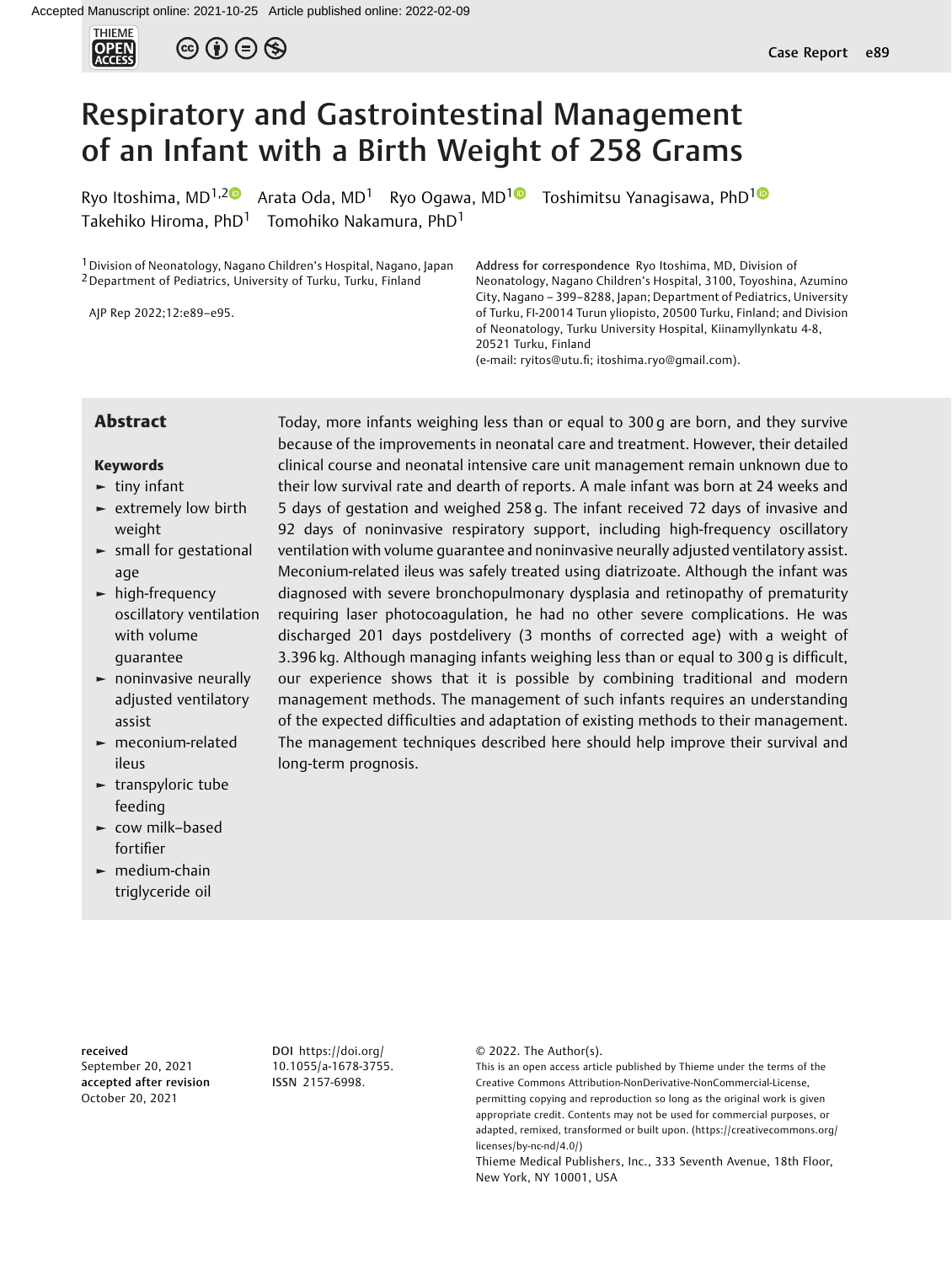Today, more infants weighing less than or equal to 500 g are being managed, $1$  and although a lower birth weight is associated with a higher neonatal mortality rate, $<sup>2</sup>$  the survival rate</sup> among these low-birth-weight infants has improved.<sup>3</sup> Thus, more infants weighing less than or equal to 300 g can survive at discharge or longer. Nevertheless, their survival rate is still very low. Previous regional and national cohort studies have shown that the survival rates of infants weighing less than or equal to 500 g in neonatal intensive care units (NICUs) range from 12 to  $55\%$ <sup>3-7</sup> However, for infants weighing less than or equal to 300 g, the survival rate is much lower at 4 to  $18\frac{\text{m}}{\text{s}}^{3.5}$  Even in recent years, greater than 50% of infants weighing less than or equal to 400 g did not receive active treatment at birth. $8$  As a result, only 42 infants weighing less than 300 g have been registered in the database of the University of Iowa, which is the international database for infants weighing less than  $400 g<sup>9</sup>$  Additionally, the development of infants weighing less than or equal to 300 g has only been mentioned in two articles. Two of the three infants weighing less than or equal to 300 g included in a Japanese cohort study between 2003 and 2012 were diagnosed with neurodevelopmental impairment at the age of 3 years.<sup>10</sup> Besides, a report of two cases described that one of the two infants was diagnosed with neurodevelopmental impairment at the age of 2 years.<sup>11</sup> Due to the low survival rate of these infants, limited data are available on infants weighing less than or equal to 300 g, especially about their clinical courses. Moreover, data on their clinical management at neonatal resuscitation or in the NICU to ensure survival remain limited. Thus, even if clinicians are aware of an effective management technique for infants weighing greater than 300 g, they may hesitate in terms of adapting it for infants weighing less than or equal to 300 g because of the lack of available evidence or experience.

In this case report, we describe our experience in managing a very small male infant with a birth weight of 258 g, who is still alive and healthy at 2 years of corrected age. Particular emphasis is placed on the respiratory and gastrointestinal management in the NICU. We have also described the routine management of very preterm and/or extremely low-birthweight infantsin our NICU and have discussed how we adapted these management techniques to ensure survival of this infant.

# Case Presentation

#### Pregnancy

A very preterm male infant was born to a G4P3 Japanese mother. Her blood pressure before pregnancy was mildly elevated, and it was exacerbated after pregnancy. In addition, fetal growth restriction was recognized. She was referred and admitted to our hospital. A nonreassuring fetal status was determined, and hence, the decision was made to deliver the infant via emergency cesarean section at 24weeks and 5 days of gestation. Antenatal corticosteroids had already been administered 1 and 2 days before the delivery. Active treatment of the infant was decided based on the gestational age and the fetal condition. The infant's parents were kept fully informed prenatally, and their consent was obtained. The umbilical arterial pH was 7.335, and the weight of the placenta was

120 g. Pathological analysis of the placenta revealed only ischemic changes and no signs of chorioamnionitis.

### Neonatal Resuscitation

At our hospital, neonatal resuscitation for very preterm infants is always conducted in closed incubators to prevent hypothermia and avoid stress on the infants. The incubator was preheated to 39°C, and the humidity was maintained at 95%. Bag-mask ventilation was immediately started with Infant Silicone Mask 0/0 (Laerdal Medical AS, Stavanger, Norway) after the infant arrived at the incubator. Simultaneously, he was covered with a plasticwrap after wiping off the amnioticfluid. After a few failed attempts by several skilled neonatologists, he was successfully orally intubated with a 2.0-mm endotracheal tube using a size-00 laryngoscope blade and a stylet at 16minutes of life. The Apgar score was 2, 4, and 6 at 1, 5, and 10minutes, respectively.  $SpO<sub>2</sub>$  was approximately 90% even after the oxygen concentration was raised from 30 to 100%, and air entry was poor even after intubation. Therefore, 45mg (100mg/kg calculated by the estimated prenatal weight) of surfactant was administered in three divided doses according to his position at 30minutes in the resuscitation room. When he was transferred to the NICU at 53minutes, his vital signs were as follows: temperature,  $35.6^{\circ}$ C; heart rate, 160 bpm; and SpO<sub>2</sub>, 95% in 80% of oxygen. At admission, his body weight was 258 g (–4.95 standard deviation score [SDS]). To avoid unnecessary irritation, other physical measurements were taken 8 days after delivery; his length was 22.0 cm (-3.75 SDS), and his head circumference was 18.3 cm (–2.57 SDS). He was diagnosed as being small for gestational age (SGA), and his appearance at 1 day of age is shown in  $\blacktriangleright$  Fig. 1.



**Fig. 1** The appearance of the infant at 1 day of age. He was lying on the decompression mat and his skin was already maturing. He was intubated with a 2.0-mm endotracheal tube. A 27-gauge double-lumen peripherally inserted central catheter was placed through the left vena basilica near the axilla. A 5-Fr umbilical venous catheter was also placed. A 4-Fr orogastric tube and urethral catheter were placed. The abdomen was distended and purple due to meconium-related ileus.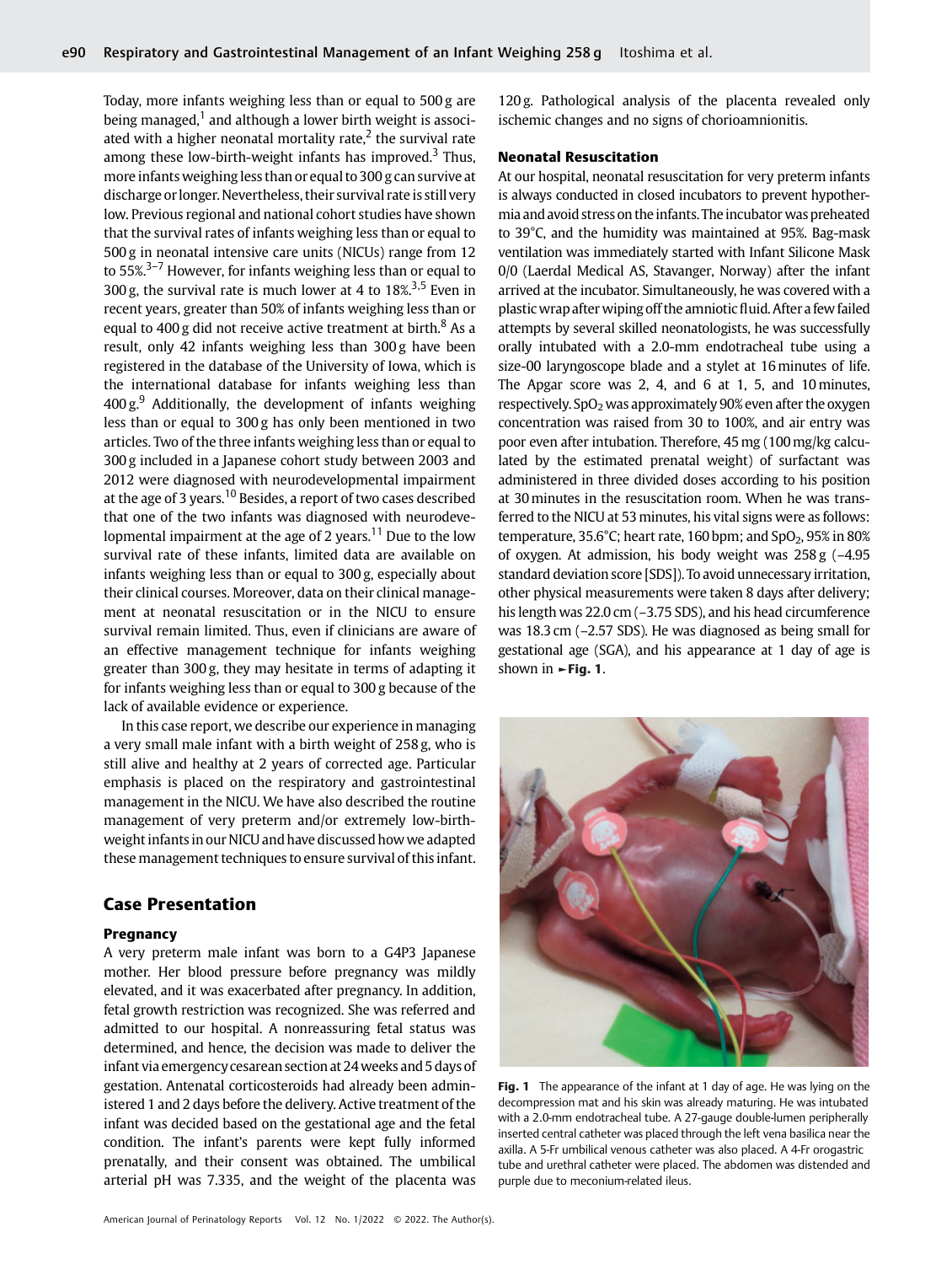

Fig. 2 The summary of the clinical course in the neonatal intensive care unit. The upper graph shows the amount of feeding (mL/kg/d), nutrition administration methods, and gastrointestinal events. The lower graph shows the types of ventilatory support and the size of the ETT (BM, mother's breast milk; ETT, endotracheal tube; F-BM, fortified breast milk; HFNC, high-flow nasal cannula; HFOV, high-frequency oscillatory ventilation; MCT, medium-chain triglyceride; NAVA, neurally adjusted ventilatory assist; NIV-NAVA, noninvasive ventilation neurally adjusted ventilatory assist; PMA, postmenstrual age; ROP, retinopathy of prematurity; SIMV, synchronized intermittent mandatory ventilation).

### Management in the NICU

The detailed course of respiratory management is shown in ►Fig. 2. Immediately after admission, respiratory management with synchronized intermittent mandatory ventilation (SIMV) was initiated, with a peak inspiratory pressure (PIP)/ positive end-expiratory pressure of  $22/5$  cm  $H_2O$ , respiratory rate of 30 bpm, inspiratory time of 0.6 seconds, and flowtrigger sensitivity of 0.2 L/min. The first venous blood gas analysis revealed a pH of 7.212,  $pCO<sub>2</sub>$  of 57.6mm Hg, and  $HCO_3^-$  of 22.3 mEq/L. However, the oxygen demand increased and respiratory status deteriorated a few hours later. Therefore, SIMV was changed to high-frequency oscillatory ventilation (HFOV), which successfully improved the respiratory condition. The initial mean airway pressure was 11 cm  $H_2O$ , and it was maintained at 8 cm  $H<sub>2</sub>O$  after the acute phase. Four days after delivery, as his respiratory condition stabilized, respiratory management using HFOV with volume guarantee (HFOV-VG) was started with a high-frequency tidal volume (VThf) of 0.7 mL (2.7mL/kg). The VThf was adjusted based on blood gas analysis, and hence, it varied from 0.7 to 1.0 mL. HFOV-VG was continued until 50 days of life. All HFOV management was conducted using Babylog VN500 (Dräger, Lübeck, Germany).

His respiratory condition worsened again 2 weeks after delivery. The transpyloric tube feeding was started to prevent silent aspiration. In addition, the endotracheal tube was changed from 2.0 to 2.5 mm at 30 weeks postmenstrual age (PMA) and a weight of 472 g. Two courses of hydrocortisone were also administered to improve the respiratory status. The oxygen demand slowly decreased, and he was extubated at 35 weeks PMA and a weight of 864 g. In our hospital, extremely preterm infants are usually extubated at 30 weeks PMA or a weight of 1 kg based on the general condition; however, this infant was too small at 30 weeks PMA. Before extubation, HFOV was replaced by SIMV and then neurally adjusted ventilatory assist (NAVA) according to our routine. After extubation, noninvasive NAVA (NIV-NAVA) was required to avoid reintubation. The initial NAVA level was 1.8 cm  $H_2O/\mu$ V. Because of the high electrical activity of the diaphragm (Edi) of 15 to 25 µV and poor weight gain, the NAVA level was raised from 1.5 to 1.8 cm  $H_2O/\mu V$ . A few trials of NIV-NAVA withdrawal were conducted, but these failed because of the exacerbation of oxygen demand, respiratory effort, or mild pulmonary hypertension. After 2 months, the NIV-NAVA support was replaced with a highflow nasal cannula at 43 weeks PMA. The use of the high-flow nasal cannula was finally discontinued at 48 weeks PMA (164 days), and no more respiratory support, including oxygen supply, was required. Echocardiography performed at discharge did not show any sign of pulmonary hypertension or ductus arteriosus. He received a diagnosis of severe bronchopulmonary dysplasia (BPD) at 36 weeks PMA, as defined by the National Institute of Child Health and Human Development.<sup>12</sup> However, no respiratory support was required at discharge.

The very thin and fragile umbilical vessels of the infant made insertion of the umbilical catheter at admission difficult. Only one 3.5-Fr catheter could be finally inserted, which was initially thought to be an arterial line but proved to be a venous line a few days later. Thereafter, we peripherally inserted a central catheter during normal saline bolus infusion from the umbilical catheter. The vena basilica near the axilla was punctured with a 24-gauge indwelling needle, and a 27-gauge double-lumen peripherally inserted central catheter was placed. Because the infant had hypotension, dopamine, dobutamine, and a total of 3 mg/kg of intravenous hydrocortisone were administered in the first 48 hours of life. The target pressure was set at 24 mm Hg of mean blood pressure because the target pressure is usually defined as the same value as the infant's gestational week. Additionally, echocardiography revealed hypovolemia and pulmonary hypertension, which were reasons for treating the hypotension. Nitric oxide was also administered to deal with mild pulmonary hypertension until 36 hours of life. The systemic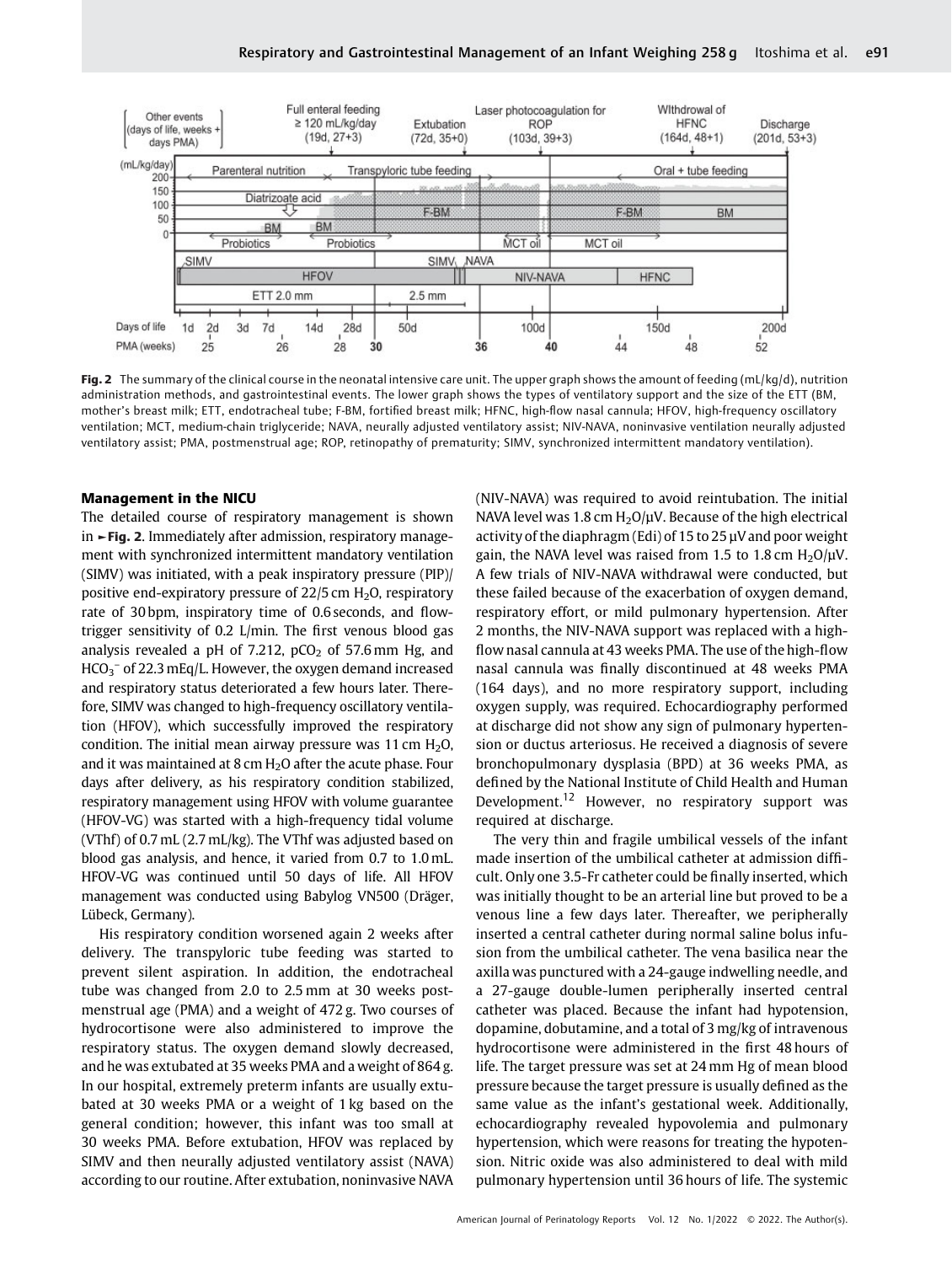hypotension and pulmonary hypertension improved within the first 8 hours. The total fluid volume in the first 24 hours was 167 mL/kg/d. The ductus arteriosus closed at 12 hours of life without any treatment. Otherwise, indomethacin would be administered prophylactically after the pulmonary hypertension improved or therapeutically when patent ductus arteriosus was proved to be symptomatic by echocardiography.

The detailed nutritional course is also shown in ►Fig. 2. Parenteral nutritionwas initiated at 0 days and continued until 18 days. Enteral nutrition was initiated at 2 days with his mother's breast milk at 0.5mL three times a day through a 4-Fr orogastric tube. Administration of probiotics was also initiated the same day and continued until 1 month of age. The amount of enteral nutrition was gradually increased, but abdominal distention due to meconium-related ileus (MRI) worsened despite frequent glycerin enema. At 10 days, Gastrografin (diatrizoate meglumine and diatrizoate sodium; Bayer Yakuhin, Osaka, Japan) was administered rectally for therapeutic purposes while acquiring several abdominal radiographs in the NICU. A total of 8 mL of fourfold diluted diatrizoate (i.e., from 59.73 to 14.93  $w/v\%$ ) was used. As diatrizoate did not reach the ileocecum, an additional 1 mL of four times diluted diatrizoate was administered later through the gastric tube. The MRI findings showed improvement after adequate defecation was achieved, and the amount of enteral nutrition was increased again. However, as his respiratory condition worsened, orogastric tube feeding was replaced with transpyloric tube feeding between 18 and 84 days. Fortified breast milk feeding was initiated at 21 days after the amount of enteral feeding reached 100 mL/kg/d and was continued until 5 months of life. Medium-chain triglyceride oil was also administered between 3 and 5 months of life to ensure weight gain. As a result, the calories were maintained at approximately 150 kcal/kg/d with fortification only or approximately 175 kcal/kg/d with fortification and medium-chain triglyceride oil. Oral feeding was started at 4 months of life (44 weeks PMA) after NIV-NAVAwas replaced with a high-flow nasal cannula. However, fatigue prevented him from continuing to suckle. He still required tube feeding at discharge (53 weeks PMA). Almost all enteral nutrition was provided by his mother's breast milk.

Nursing care in the first 72 hours was provided based on minimal handling. Tracheal suctioning was conducted only when required. The infant's position was kept supine, with the head raised to prevent intraventricular hemorrhage. As this infant was diagnosed with SGA, glycerin enema and air release via the anal route were initiated within 48 hours. A decompression mat and skin protector were used to avoid skin trouble ( $\blacktriangleright$ Fig. 1). At first, the environment inside the incubator was as hot and humid as in the resuscitation room. Then, the temperature and humidity were gradually lowered, while considering the body temperature, skin maturity, diuretic status, and electrolytes.

No abnormalities, including intraventricular hemorrhage or periventricular leukomalacia, were observed on magnetic resonance imaging performed at 49 weeks PMA. His hearing was also normal, as determined using the auditory steadystate response at 2 years of corrected age. No obvious

infection was detected. He required laser photocoagulation for his retinopathy of prematurity, but the posttreatment course was good and no additional treatment was required.

Hewas discharged at 201 days (6 months of life or 3 months of corrected age) and continued tube feeding at home. His physical measurements at discharge were as follows: weight, 3.396 kg (–3.8 SDS); length, 47.0 cm (–6.5 SDS); and head circumference, 33.5 cm (SDS at corrected age).

# **Discussion**

The clinical course of infants weighing less than or equal to 300 g remains unclear because of their low survival rate. Only four case reports showed the detailed clinical course of infants weighing less than or equal to 300 g in the NICU.<sup>13-16</sup> In the present case, we encountered several difficulties rarely observed in the management of infants weighing greater than 500 g. However, we could overcome these difficulties with minimal sequelae by applying relatively well-known methods for managing extremely low-birth-weight infants. The employed methods highlight the special considerations and solutions required in the management of infants weighing less than or equal to 300 g. In this discussion, we consider the respiratory and gastrointestinal management techniques employed in this case from a clinical perspective because of the many associated difficulties.

First, intubation of infants weighing less than or equal to 300 g is very difficult. In this case, successful intubation took 9 minutes from the first attempt and required efforts from several skilled neonatologists. This experience highlights the importance of being well prepared before resuscitation and preparing the laryngoscope with the smallest blade (size-00 if available), a 2.0-mm endotracheal tube, and stylet. We must also check beforehand if the stylet can be inserted into the 2.0-mm endotracheal tube because stylet insertion is sometimes impossible. Confirmation of successful intubation is also difficult. Even with an end-tidal  $CO<sub>2</sub>$  detector, it can be difficult to immediately determine successful intubation because of the small tidal volume. Therefore, the observation period should be sufficient, and a comprehensive judgment should be made using an end-tidal  $CO<sub>2</sub>$  detector and other physical or vital signs to determine successful intubation.

The next difficulty we faced was with synchronizing breathing. In this case, it was initially impossible to synchronize breathing with the infant's respiration even with the lowest flow- or pressure-trigger sensitivity. This was possible because of his small tidal volume, which caused labored breathing and increased oxygen demand. As his blood pressure was too low to administer sedative drugs, SIMV was changed to HFOV, which worked well. Nevertheless, it should be noted that the respirator may not be able to detect the small tidal volume of such infants. HFOV can be an alternative solution for such infants weighing less than or equal to 300 g, and it facilitated the long-term management in this case.

HFOV has been demonstrated to not only reduce lung injury in an animal model<sup>17</sup> but also improve the long-term lung function of preterm infants in a clinical setting compared with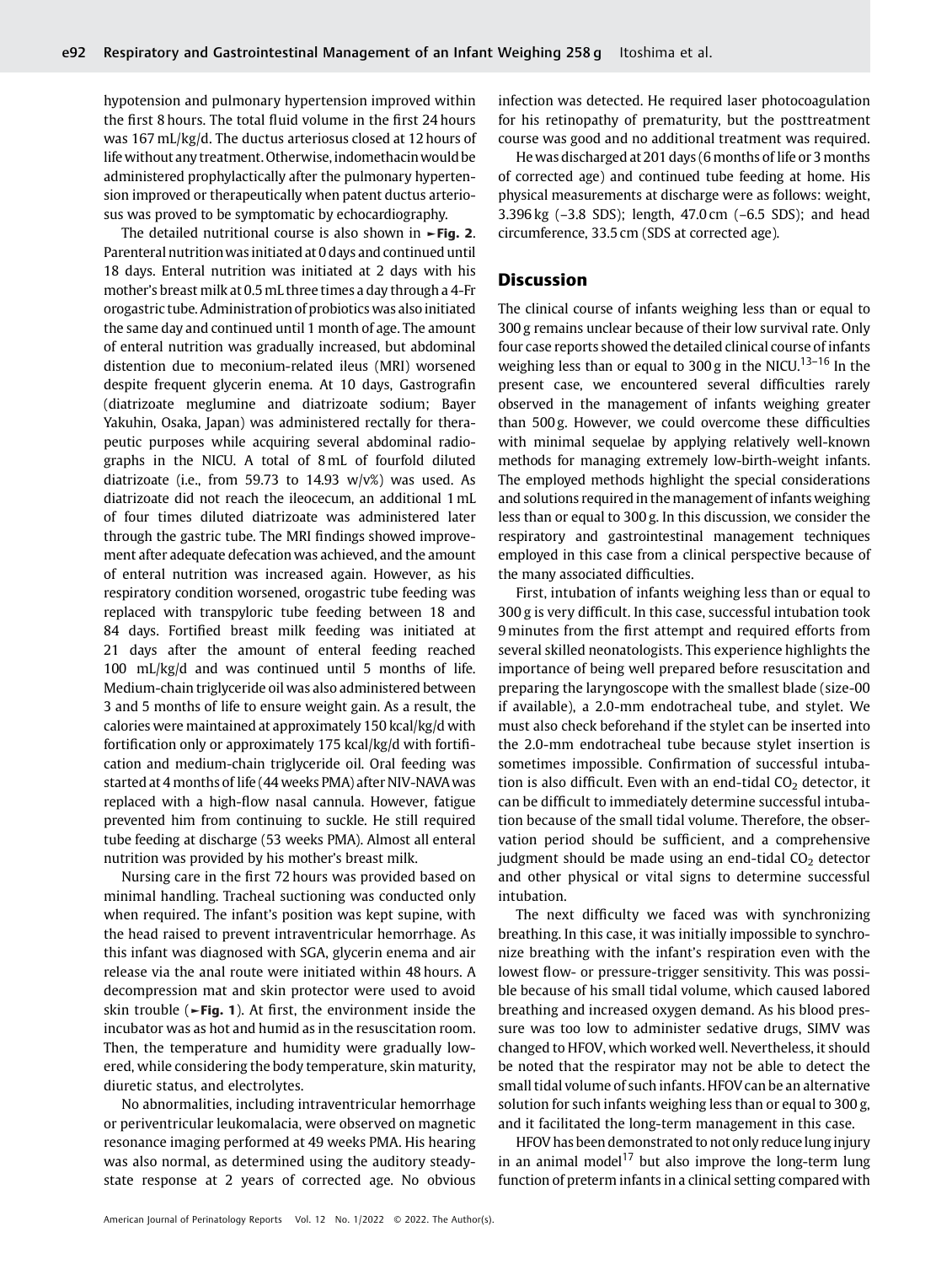conventional ventilation.18,19 In addition, HFOV-VG is becoming established as a new respiratory management technique for very preterm infants, and it has the potential to improve their respiratory prognosis further. During the HFOV-VG mode of Babylog VN500, the pressure amplitude is automatically adjusted to achieve the set VThf. Compared with HFOV without volume guarantee, HFOV-VG can achieve a more stable VThf, blood  $CO<sub>2</sub>$  level, and  $CO<sub>2</sub>$  diffusion coefficient.<sup>20,21</sup> These benefits are important for infants weighing less than or equal to 300 g who require delicate management. HFOV-VG may also have the potential to reduce lung injury, which may reduce the incidence of BPD or improve the long-term respiratory prognosis. In our NICU, the HFOV-VG mode delivered using Babylog VN500 is often used for the acute and chronic respiratory management of very preterm infants. Presently, a recommended VThf to achieve normocapnia is not available. Hence, the initial setting of VThf should be 1.6 to 1.9 mL/kg, as recommended in previous reports, $22,23$  or should be determined using the value of VThf shortly before the change to HFOV-VG and adjusted according to the results of blood gas analysis. In this case, the infant was managed with HFOV-VG between 4 and 50 days. Blood samples were collected every 1 to 3 days, and the VThf was adjusted appropriately. A higher blood  $CO<sub>2</sub>$  level of 45 to 60 mm Hg is permitted in our management strategy to reduce lung injury. Although further studies on respiratory prognosis are required, HFOV-VG is a promising option for the respiratory management of infants weighing less than or equal to 300 g in both the acute and chronic phases.

NAVA is a new mode of respiratory support and is a mechanical ventilatory method for preterm infants. NAVA assists the patients' respiration based on their Edi signals sensed through a special catheter. Thus, not only the timings of breath initiation but also the PIP and inspiratory times are determined based on the infant's breathing. NAVA usually implies invasive respiratory management, but its noninvasive use is also possible by using nasal masks or prongs via a technique called NIV-NAVA. In our NICU, NIV-NAVA is the first choice for noninvasive respiratory support after extubation, especially for very preterm and/or extremely low-birth-weight infants. Compared with nasal continuous positive airway pressure, NIV-NAVA is more useful for successful extubation, especially in infants with more severe respiratory conditions. $2^{4-26}$  In addition, noninvasive ventilation can help avoid ventilator-associated pneumonia and airway and lung trauma, which are the drawbacks of invasive ventilator management. Although NAVA and NIV-NAVA have been used in smaller infants, this is one of the smallest infants to date whose respiration was supported over a long period by using NIV-NAVA. In this case, NIV-NAVA could support his lungs with severe BPD and mild pulmonary hypertension for 2 months without the need for intubation, which would risk further exacerbation of his BPD. NIV-NAVA is useful for ensuring successful extubation and long-term ventilatory support after extubation in infants with a birth weight of less than or equal to 300 g. Nevertheless, further research is warranted on NIV-NAVA, especially on its effects on long-term respiratory prognosis.

The nutritional and gastrointestinal management in this case was also interesting. Since most infants weighing less than or equal to 500 g receive a diagnosis of  $SGA$ , they have a high risk of developing MRI, an obstruction of the meconium in the intestine caused by a difficulty in meconium excretion. The most effective treatment for MRI currently available is diatrizoate administered rectally or orally if required.<sup>27-30</sup> Perforation, hypothermia, hypovolemia, and electrolyte loss are the complications of diatrizoate enema to be aware of. $31$ In this case, we followed our usual approach for infants suspected of having MRI: (1) administer a minimum amount of breast milk and increase the dose carefully; (2) increase the concentration and frequency of enemas; (3) apply continuous intragastric suction using an 8-Fr Salem Sump tube (Covidien Japan, Tokyo, Japan) to decompress the upper digestive tract; (4) administer diatrizoate rectally (or orally in addition if the former is ineffective) when digestive tract perforation is suspected; and (5) perform surgical treatment if required. Diatrizoate (originally 59.73 w/v%) is usually diluted three to five times with normal saline and administered by pediatric surgeons in small doses rectally under radiographic guidance. If the infant's clinical condition is stable, the infant is transferred out of the NICU and fluoroscopy is used during diatrizoate administration. If the infant's condition is not stable, abdominal radiography is performed repeatedly in the NICU during drug administration. The dosage of diatrizoate is determined based on the radiographic findings. Radiographs are also acquired after diatrizoate administration to assess treatment effectiveness. As in this case, several doses of diatrizoate or additional oral administrations are sometimes required. Prophylactic administration of diatrizoate has been reported to be effective against MRI $^{32}$ ; however, it may increase the risk of aspiration pneumonia. Currently, no clear recommendations are available regarding when and how to administer diatrizoate in such cases.

In terms of preventing BPD, transpyloric tube feeding can be a viable option. Studies have hypothesized that preterm infants suffer from aspiration to a greater or lesser degree depending on gastroesophageal reflux, which is also related to the onset and progression of BPD. $33$  As transpyloric tube feeding is effective in reducing the symptoms of gastroesophageal reflux,  $34,35$  it may also be effective in preventing BPD caused by microaspiration. However, its effectiveness and safety in preterm infants remain unclear. $36$  In our unit, transpyloric tube feeding is initiated when a preterm infant shows any clinical sign of aspiration, for example, bradycardia and/or hypoxia during feeding or suspicion of breast milk in the tracheal aspirate. We use a 5-Fr and 80-cm Kangaroo New Enteral Feeding Tube (Covidien Japan, Tokyo, Japan) as the transpyloric tube for preterm infants. It is inserted blindly by neonatologists, and then radiography is performed to detect whether its tip is beyond the pylorus. The insertion and management can be performed safely by skilled neonatologists and nurses. In this case, a 4-Fr normal feeding tube was used as the transpyloric tube instead until the infant had gained sufficient physique because a 5-Fr tube seemed too thick and dangerous to be inserted and placed in this tiny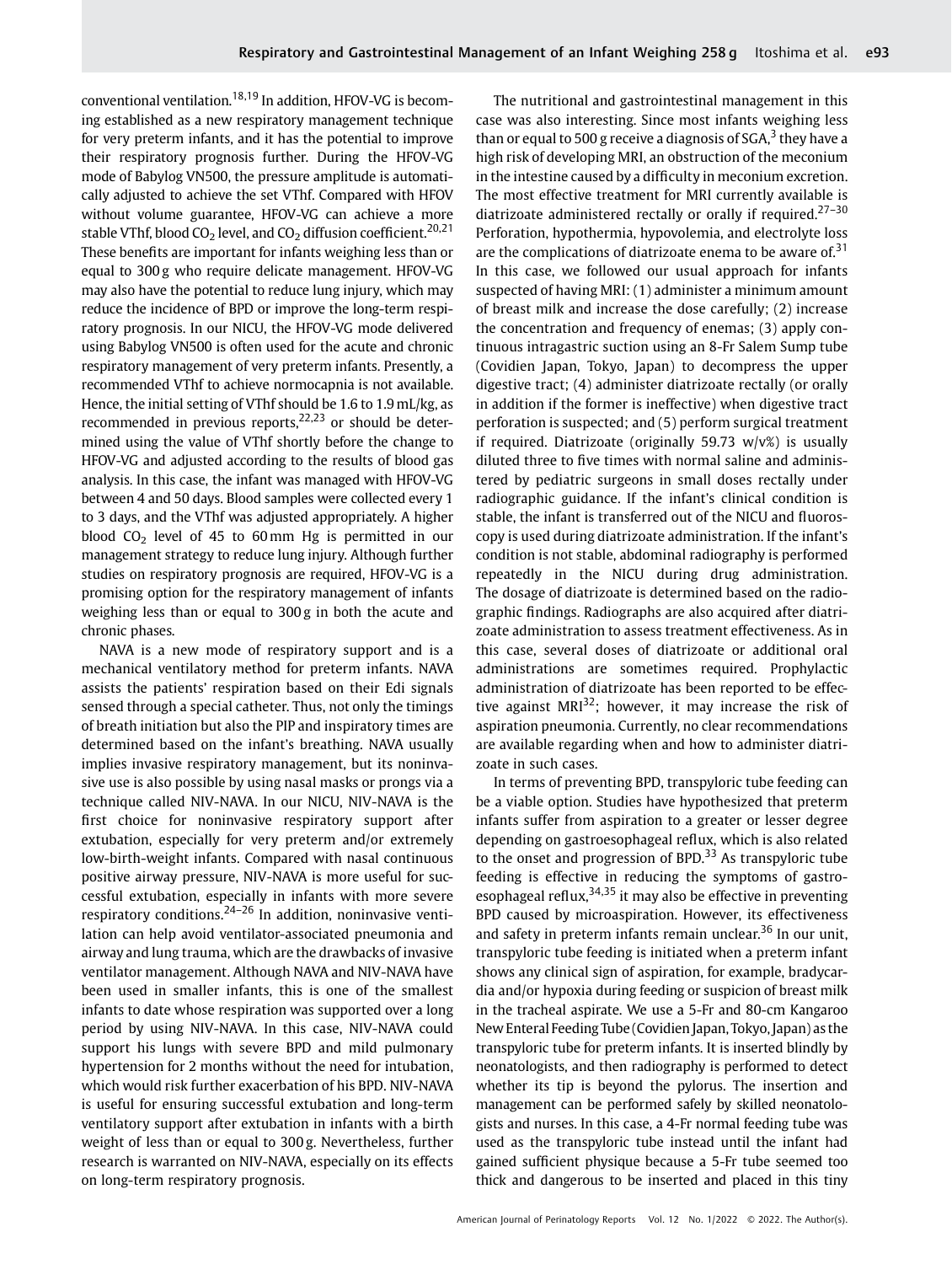infant. Transpyloric tube feeding can be an alternative feeding method even for infants weighing less than or equal to 300 g and could prevent microaspiration and, perhaps, even BPD.

Promoting growth in preterm infants, especially in the NICU, is important for their long-term neurodevelopmental and growth prognosis. $37-40$  The most common nutritional method used to enhance growth in the NICU is a cow milk– based fortifier.<sup>41</sup> One of the alternatives is the addition of medium-chain triglyceride oil,  $42,43$  which is used in our NICU at a dose of 1 to 3 g/kg/d for infants with poor weight gain. In this case, since the infant's mother provided enough breast milk, a cow milk–based fortifier was used as in normal preterm infant management. However, the growth rate was still insufficient after extubation; no weight gain was observed in the first week. Therefore, the NAVA level was increased to reduce energy consumption, and medium-chain triglyceride oil was added to the enteral nutrition. Consequently, the growth rate improved, and the SDS of his weight at discharge improved from that at birth.

The limitation of this report is that it is a single case report. The management techniques applied in this case may not apply to other infants weighing less than or equal to 300 g. It may be possible to standardize the management of infants weighing less than or equal to 300 g if more cases are reported in the future. Nevertheless, it is important to recognize in advance that clinical problems such as those observed in this case may also be observed in other similar cases. In addition, although infants weighing less than or equal to 300 g require very delicate management, the clinical problems can be overcome by applying conventional treatments commonly used at each institution. We conclude that one of the main reasons this male infant with a birth weight of 258 g could survive is that we successfully dealt with many clinical difficulties using both traditional and modern management methods commonly used in our NICU. The strength of this article is that it is one of only a few reports of infants with a birth weight less than or equal to 300 g. At the same time, this is one of the more complete descriptions of the respiratory and gastrointestinal clinical courses and management of these infants in the NICU. Nevertheless, further reports on the clinical courses and management of similar infants will be invaluable.

# Conclusion

Ensuring the survival of infants weighing less than or equal to 300 g is challenging. As their lungs and digestive tract are tiny and fragile, they require more sophisticated and delicate management than do infants weighing greater than 300 g. However, our experience in managing this infant with a birth weight of 258 g shows the importance of combining traditional and modern management methods to ensure survival. When managing infants weighing less than or equal to 300 g, it is also important to consider their special difficulties and apply management techniques familiar to each unit. We strongly hope that our experience will enable others to save more infants weighing less than or equal to 300 g and improve their long-term prognosis.

Conflict of Interest None declared.

#### Acknowledgments

The authors wish to acknowledge all the staff members in the Division of Neonatology at Nagano Children's Hospital for their contribution to the clinical management, especially MW Makiko Noda as a primary nurse. We thank the infant, his parents, and his siblings for their contribution. We would like to thank Editage ([www.editage.com\)](http://www.editage.com) for English language editing. No funding was received for this study.

#### References

- 1 Lau C, Ambalavanan N, Chakraborty H, Wingate MS, Carlo WA. Extremely low birth weight and infant mortality rates in the United States. Pediatrics 2013;131(05):855–860
- 2 Itabashi K, Horiuchi T, Kusuda S, et al. Mortality rates for extremely low birth weight infants born in Japan in 2005. Pediatrics 2009; 123(02):445–450
- 3 Inoue H, Ochiai M, Yasuoka K, et al; Neonatal Research Network of Japan (NRNJ) Early mortality and morbidity in infants with birth weight of 500 grams orlessin Japan. J Pediatr 2017;190:112–117.e3
- 4 Griffin IJ, Lee HC, Profit J, Tancedi DJ. The smallest of the small: short-term outcomes of profoundly growth restricted and profoundly low birth weight preterm infants. J Perinatol 2015;35 (07):503–510
- 5 Salihu HM, Emusu D, Aliyu ZY, Kirby RS, Alexander GR. Survival of "pre-viable" infants in the United States. Wien Klin Wochenschr 2005;117(9–10):324–332
- 6 Sauve RS, Robertson C, Etches P, Byrne PJ, Dayer-Zamora V. Before viability: a geographically based outcome study of infants weighing 500 grams or less at birth. Pediatrics 1998;101(3, Pt 1):438–445
- 7 Gillone J, Banait N, Miller N, Ward Platt M, Harigopal S. Outcomes of infants with a birthweight less than or equal to 500g in Northern England: 15 years experience. Acta Paediatr 2018;107 (02):223–226
- 8 Brumbaugh JE, Hansen NI, Bell EF, et al; National Institute of Child Health and Human Development Neonatal Research Network. Outcomes of extremely preterm infants with birth weight less than 400 g. JAMA Pediatr 2019;173(05):434–445
- 9 The University of Iowa. The Tiniest Babies. Accessed 9 October 2021 at:<https://webapps1.healthcare.uiowa.edu/TiniestBabies/index.aspx>
- Inoue H, Ochiai M, Sakai Y, et al; Neonatal Research Network of Japan. Neurodevelopmental outcomes in infants with birth weight 500 g at 3 years of age. Pediatrics 2018;142(06):e20174286
- 11 Muraskas JK, Rau BJ, Castillo PR, Gianopoulos J, Boyd LAC. Longterm follow-up of 2 newborns with a combined birth weight of 540 grams. Pediatrics 2012;129(01):e174–e178
- 12 Jobe AH, Bancalari E. Bronchopulmonary dysplasia. Am J Respir Crit Care Med 2001;163(07):1723–1729
- 13 Muraskas JK, Myers TF, Lambert GH, Anderson CL. Intact survival of a 280-g infant: an extreme case of growth retardation with normal cognitive development at two years of age. Acta Paediatr Suppl 1992;382:16–20
- 14 Hokuto I, Ikeda K, Tokieda K, Mori K, Sueoka K. An ultra premature baby of 290 g birth weight needed more than 500mg/kg of calcium and phosphorus daily. Eur J Pediatr 2001;160(07):450–451
- 15 Kohelet D, Arbel E, Shochat R, Tavori I. Survival of a 300-g infant ventilated by high-frequency oscillatory ventilation for respiratory distress syndrome. Crit Care Med 2002;30(05):1152–1155
- 16 Arimitsu T, Wakabayashi D, Tamaoka S, Takahashi M, Hida M, Takahashi T. Case report: intact survival of a marginally viable male infant born weighing 268 grams at 24 weeks gestation. Front Pediatr 2021;8:628362